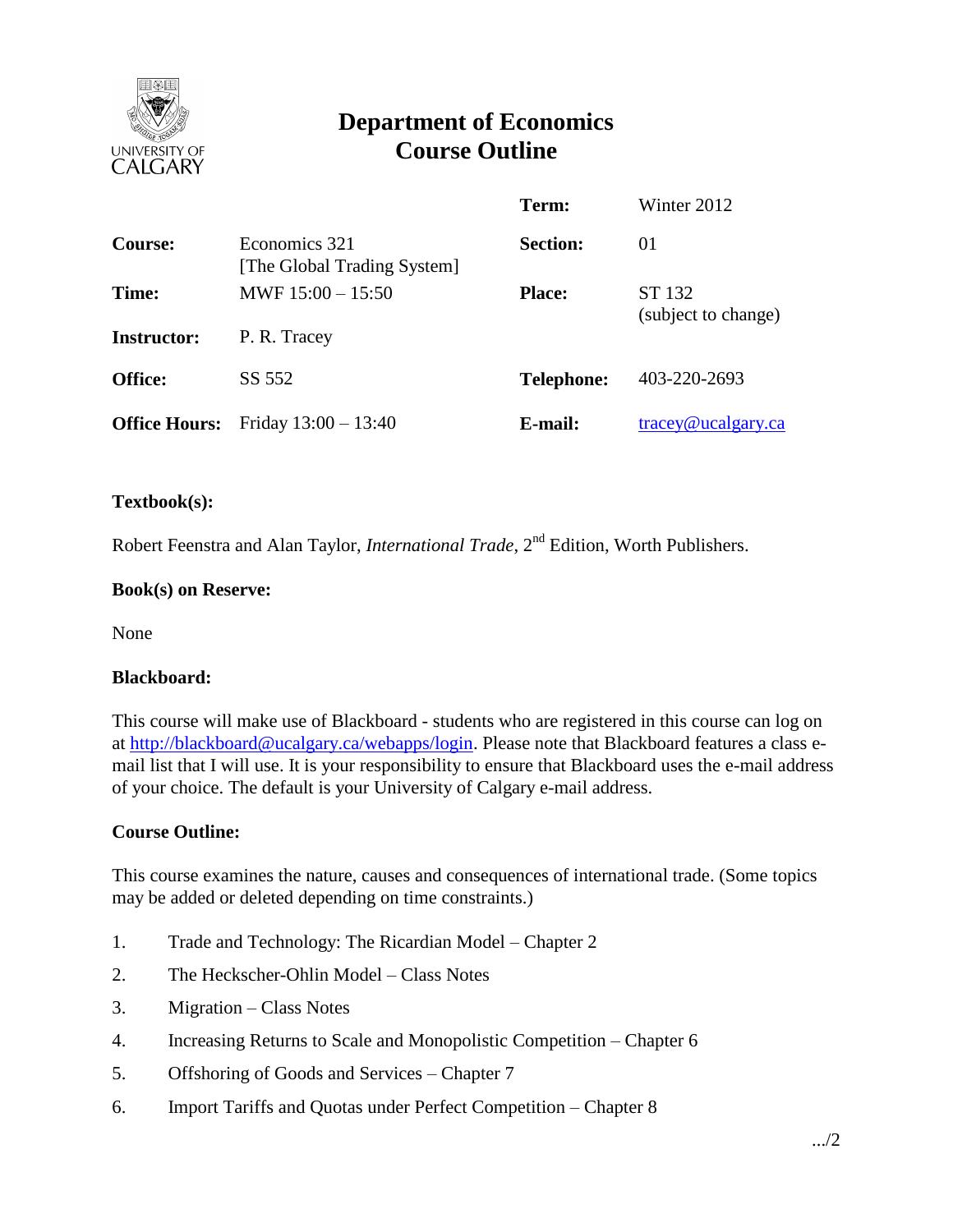- 7. Import Tariffs and Quotas under Imperfect Competition Chapter 9
- 8. Export Subsidies in Agriculture and High-Technology Industries Chapter 10
- 9. International Agreements: Trade, Labor, and the Environment Chapter 11

A follow-up course, Economics 425 (International Trade II), provides students with a more detailed explanation of trade flows and goes on to consider issues such as: strategic trade policy in the presence of imperfect competition; trade, growth and technological change; trade-related aspects of intellectual property; and trade, trade policy and the environment. Normally, Economics 321, is a prerequisite for Economics 425 and Economics 357 (Intermediate Microeconomics II) is a co-requisite.

## **Grade Determination and Final Examination Details:**

| Midterm                  | 30% Wednesday, February 8, 2012                           |
|--------------------------|-----------------------------------------------------------|
| Assignment               | 20% Wednesday, March 7, 2012 (Late assignment will not be |
|                          | accepted.)                                                |
| <b>Final Examination</b> | 50% Scheduled by Registrar $-2$ Hours                     |

The midterm exam will be held in class on the date indicated. The time and location of the final exam, which will be two hours in length, will be scheduled by the Registrar's Office. Exam questions may consist of multiple choice questions. The use of a non-programmable calculator during exams is permitted. The use of graphing calculators, computers, and cell phones is not permitted.

The midterm exam, assignment, and the final exam are marked on a numerical basis. The grades are then added using the weights indicated above. As a guide to determining standing, these letter grade equivalences will generally apply:

| $A+$ 97 - 100 | B 79-83         | $C-$ 62 - 66 |
|---------------|-----------------|--------------|
| A 92 - 96     | B- 76-78        | $D+ 57 - 61$ |
| A- 89 - 91    | $C_{+}$ 73 - 75 | D $50 - 56$  |
| $B+ 84 - 88$  | C $67 - 72$     | $F = 0 - 49$ |

## **Notes:**

- 1. Students should be aware that no "make-up" midterms will be given. Any student who finds it necessary to miss the midterm must notify the instructor in advance and produce a valid medical certificate or other required documentation in order to have the weighting adjusted. This adjustment will result in the final exam counting for 80% of the final grade and the assignments counting for 20% of the final grade.
- 2. Examinations will not be given prior to the scheduled date.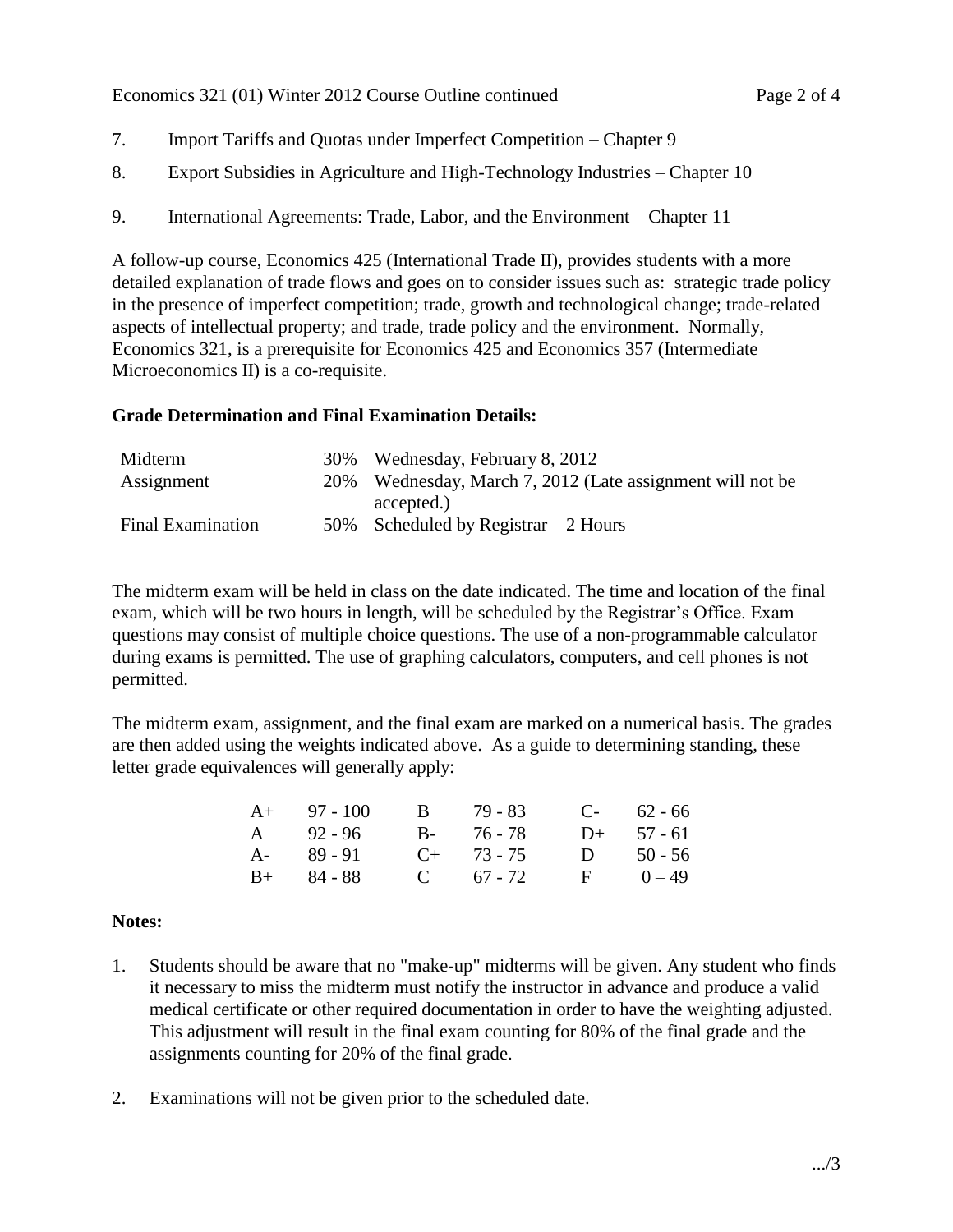- 3. **Answers to the midterm test, the assignment and the final exam questions must make use of equations and diagrams wherever possible. Numerical questions require numerical answers.**
- 4. **Students will not be given extra time to complete tests and exams.**
- 5. Students should be aware of the academic regulations outlined in The University of Calgary Calendar.
- 6. **The use of cell phones for any purpose in class is prohibited. The classroom is a no cell phone zone. Computers may only be used for note-taking purposes.**
- 7. Students seeking reappraisal of a piece of graded term work should discuss their work with the instructor within 15 days of work being returned to class; however, the earliest that grades will be discussed will be two days after the return of an assignment or examination.
- 8. Students will be responsible for all material listed on the course outline, regardless of whether or not the material has been covered in class, unless the instructor notifies the class that the material will not be covered.
- 9. Please note that the following types of emails will receive no response: emails not addressed to anyone in particular; emails where the recipient's name is not spelled correctly; anonymous emails; emails which do not specify the course and section in which you are registered; and, emails involving questions that are specifically addressed on the course outline.
- 10. It is the student's responsibility to request academic accommodations. If you are a student with a documented disability who may require academic accommodation and have not registered with the Disability Resource Centre, please contact their office at 403-220-8237. Students who have not registered with the Disability Resource Centre are not eligible for formal academic accommodation. **You are also required to discuss your needs with your instructor no later than fourteen (14) days after the start of this course.**

Students' Union Vice-President Academic: Ola Mohajer Phone: 220-3911 E-mail [suvpaca@ucalgary.ca](mailto:subpaca@ucalgary.ca)

Students' Union Faculty Representative (Arts) Phone: 220-3913 Office: MSC 251 E-mail [arts1@su.ucalgary.ca](mailto:arts1@su.ucalgary.ca) [arts2@su.ucalgary.ca,](mailto:arts2@su.ucalgary.ca) [arts3@su.ucalgary.ca,](mailto:arts3@su.ucalgary.ca) [arts4@su.ucalgary.ca](mailto:arts4@su.ucalgary.ca)